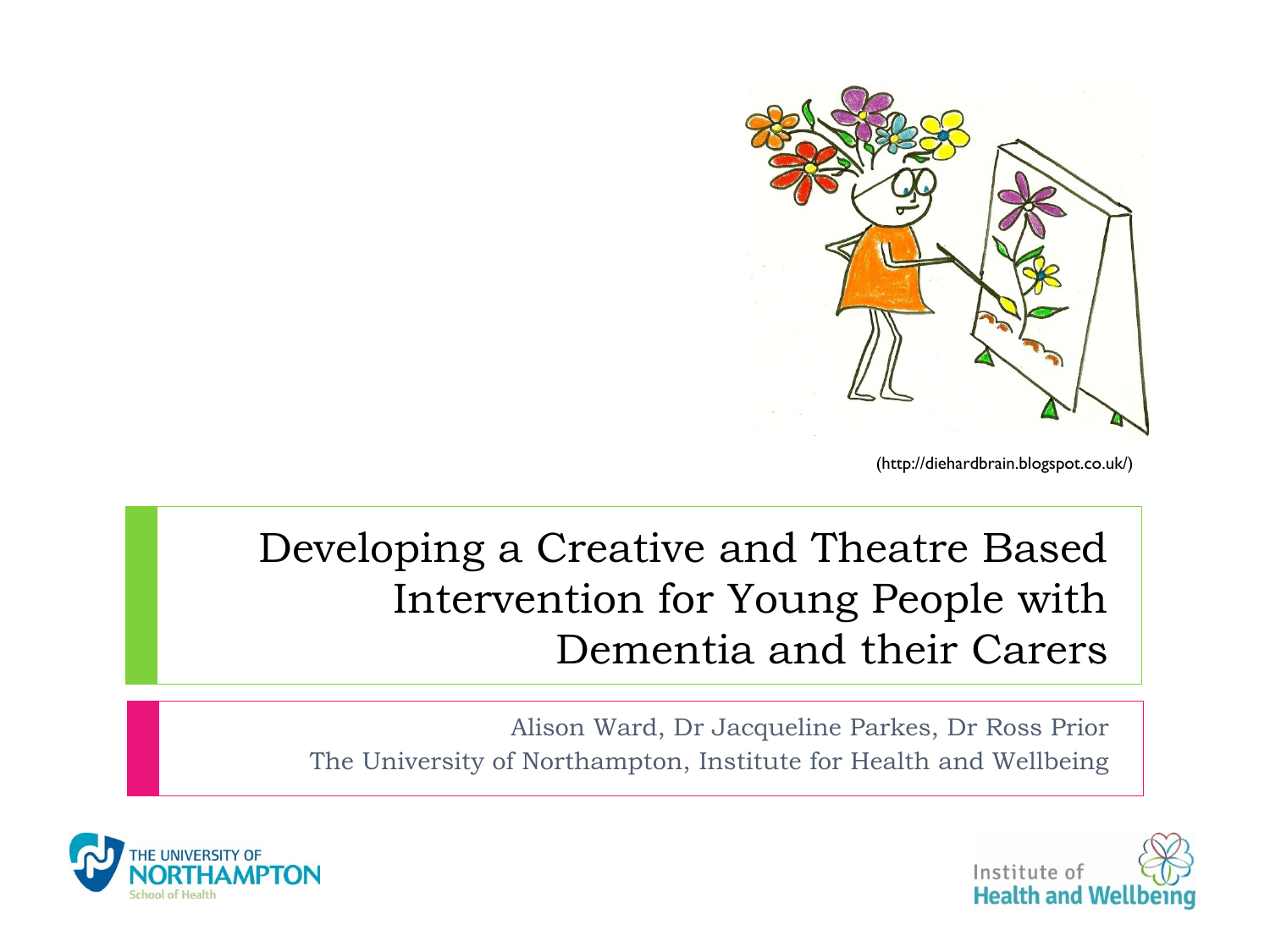## A focus on younger people with dementia

- ▶ Young onset dementia (< 65 years)
- 17,000 to 18,500 diagnosed in the UK
- **Diagnosis is complex**
- Symptoms may differ from those with older onset dementia
- ▶ Social and 'life phase' implications
	- ▶ Employment
	- $\blacktriangleright$  Financial
	- **Family**
	- **Social isolation**
	- $\triangleright$  Stigma
	- **Mental health**

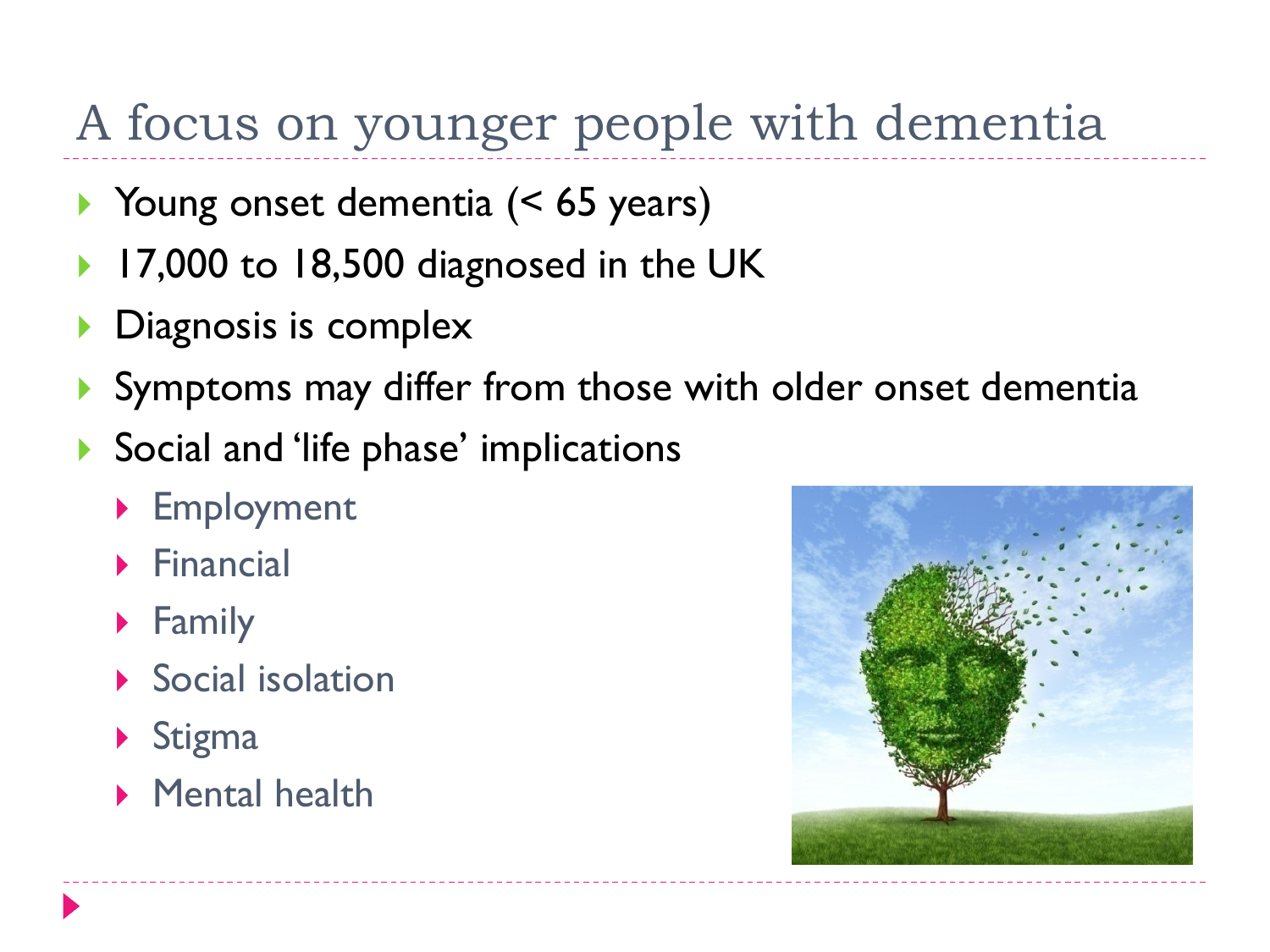### A focus on younger people with dementia

#### ▶ Benefits of tailored service provision:

- ▶ Can improve behavioural issues
- **Provide carer respite**
- **Improve wellbeing**
- **Provide social engagement and support**
- A feeling of normalisation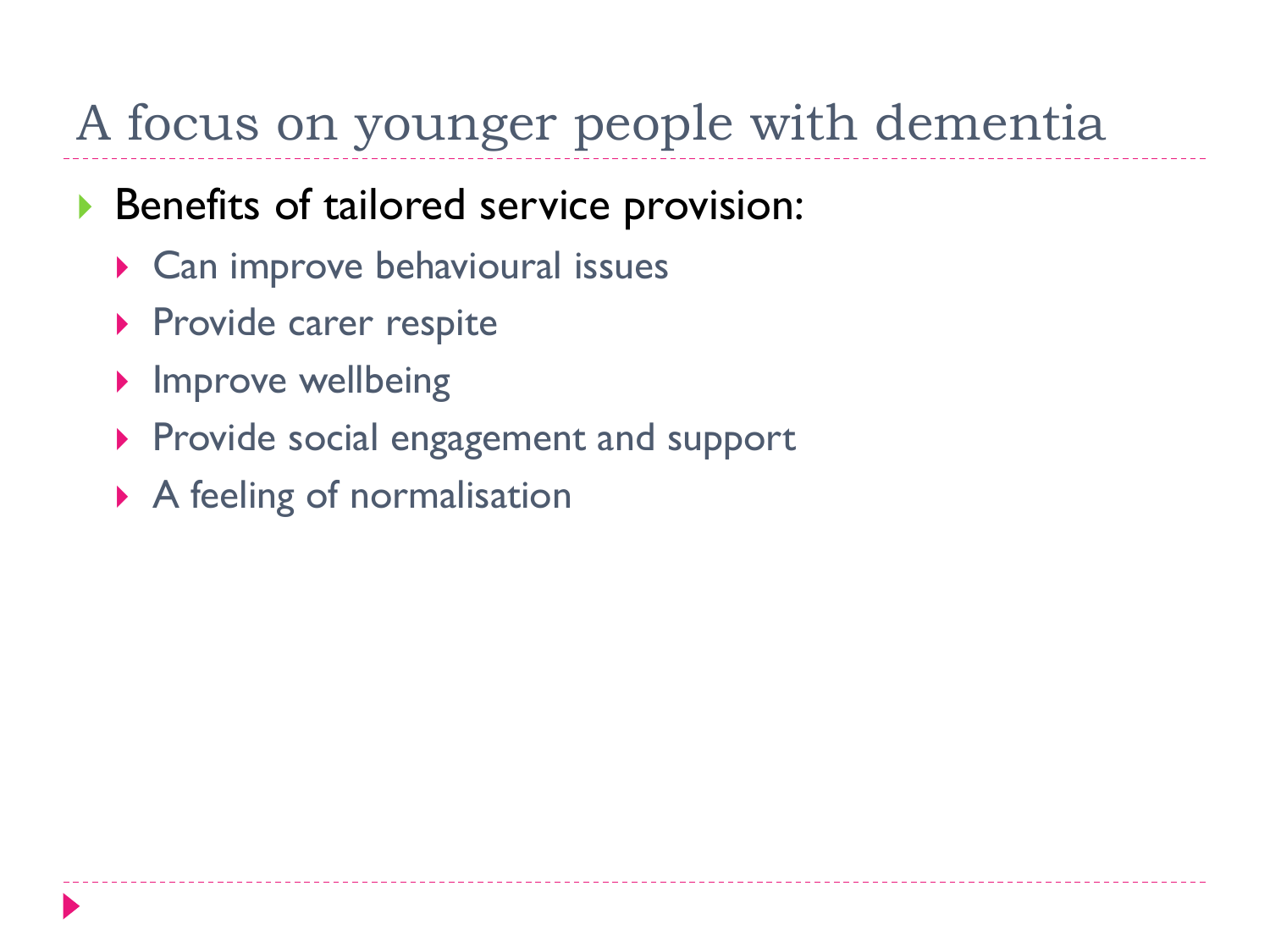# Creative Engagement – Current practice

- Storytelling and Improvisation based drama
- **Ladder to the Moon** 
	- $\blacktriangleright$  Incorporate carer training with improvisational film shoots
- ▶ TimeSlips
	- Storytelling



(Ladder to the Moon, 2013)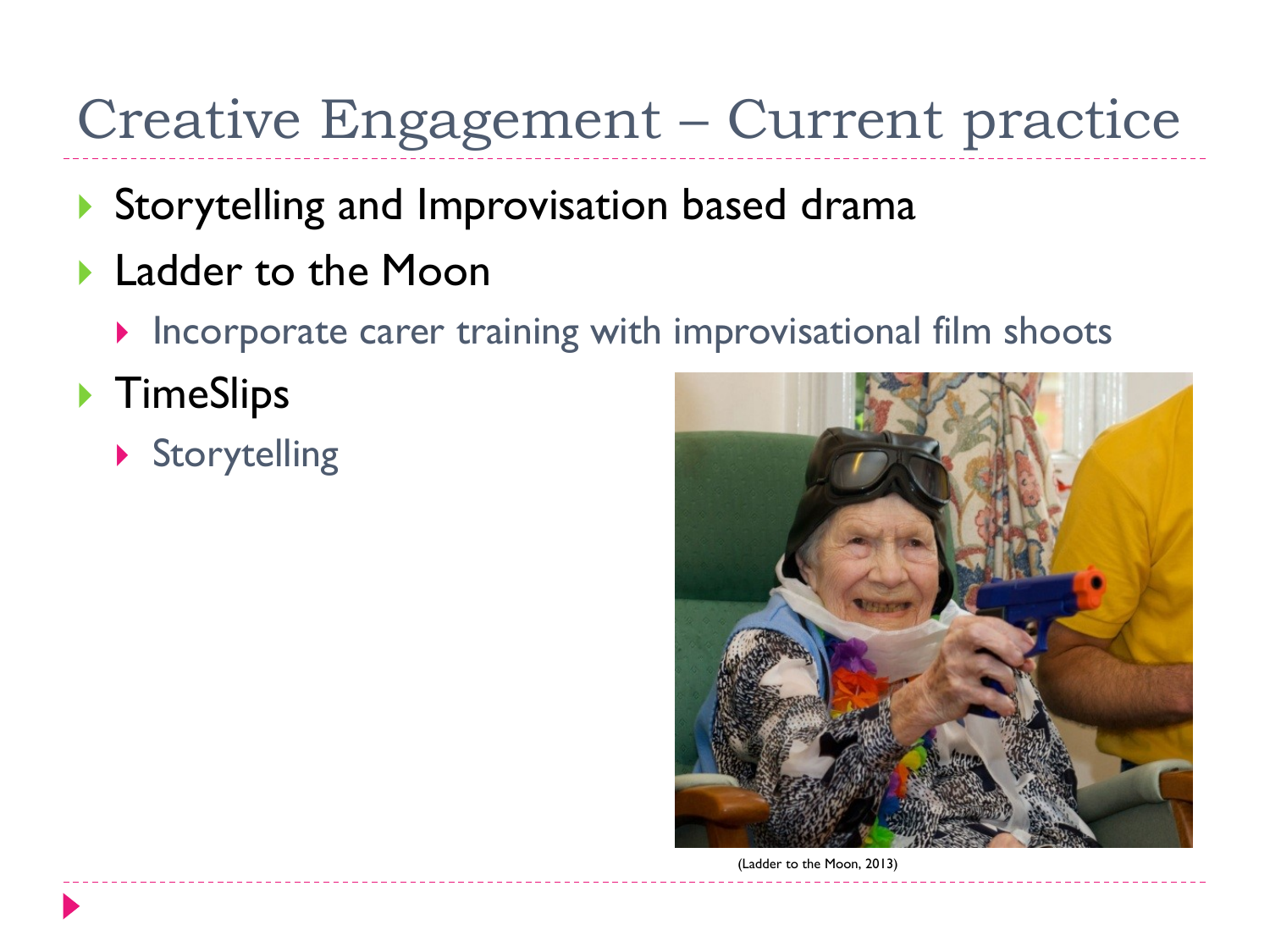

(TimeSlips, 2013)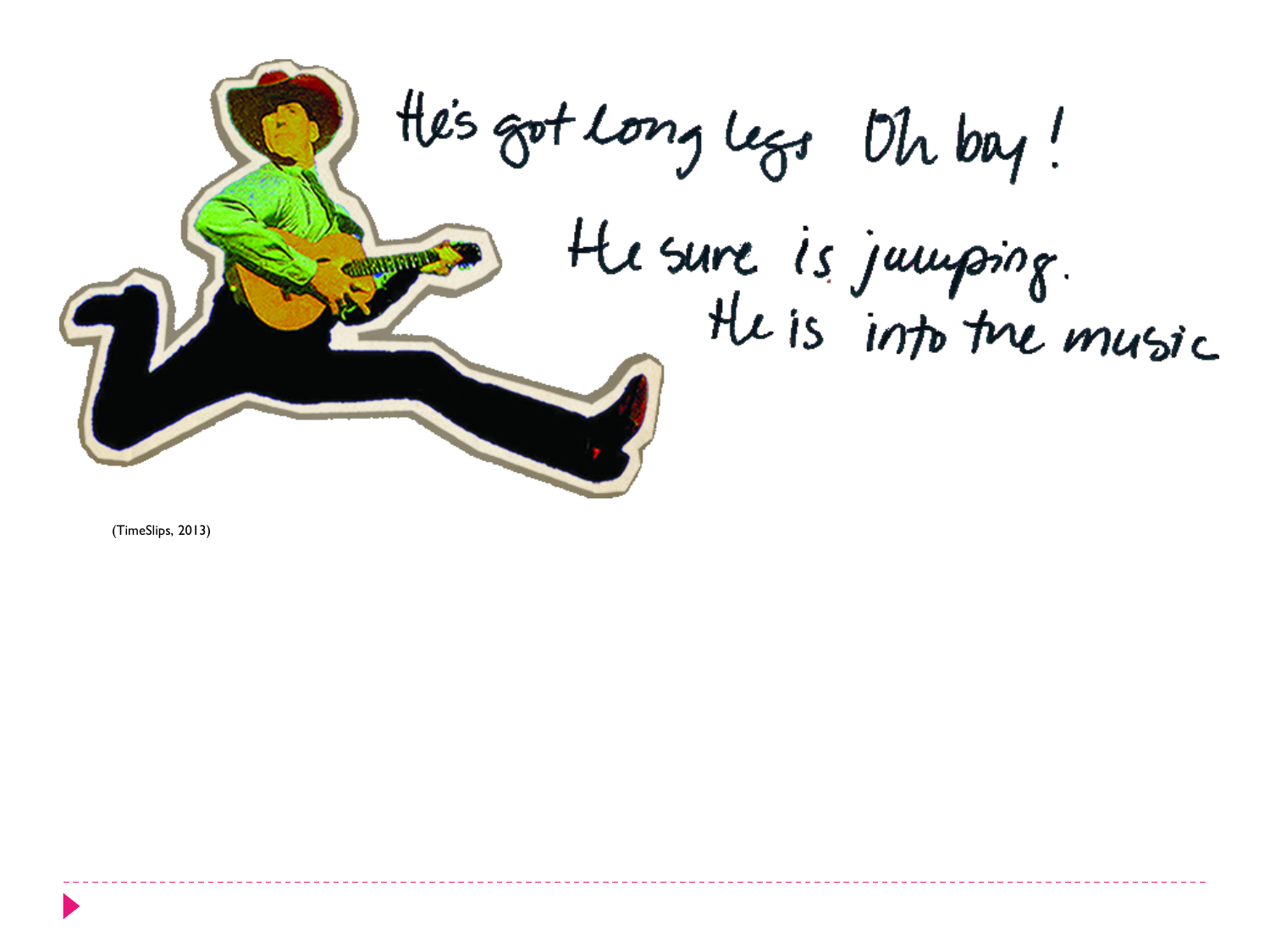#### What can we learn for a new intervention?

- **Person centred care**
- Recognise the diversity within dementia
	- ▶ Build in interests and needs of participants
	- **Focus on abilities and individual**
- ▶ Quality of work
- Clear aims of the intervention
- **Build in success**
- ▶ Use a range of activities: music, movement, storytelling, improvisation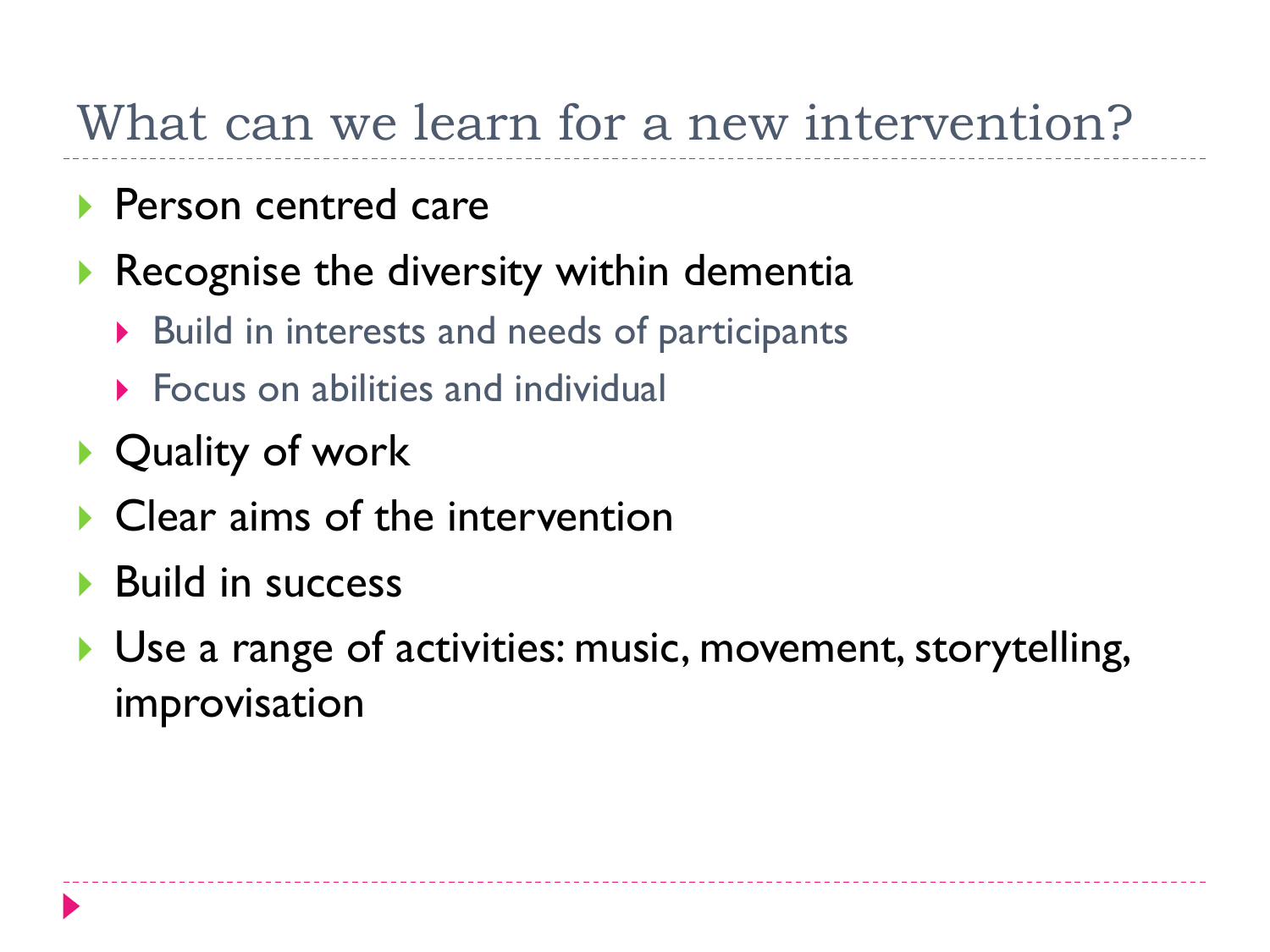## Proposed methods and engagement

- Research methods:
	- ▶ Participant observation of sessions
	- Pre and post interviews with carers and people with dementia
	- ▶ Photo/video diaries
- Celebrating the work:
	- lacktriangleright Video of the work undertaken to share with friends/family and wider community

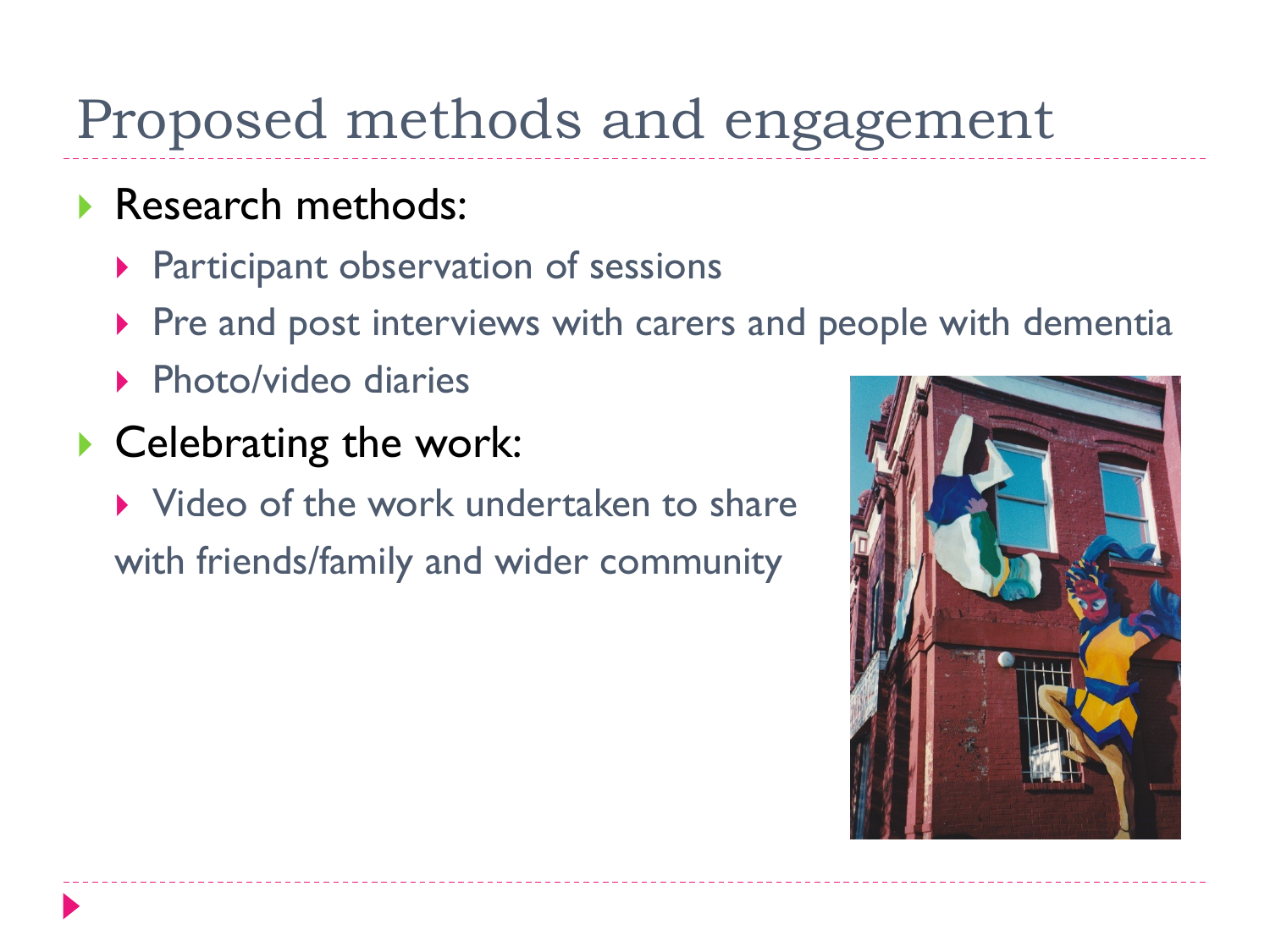### References

- Alzheimer's Society (2007) *Dementia UK: The full report*. London: Alzheimer's Society.
- Allen, J., Oyebode, J.R. and Allen, J. (2009) Having a father with young onset dementia: The impact on wellbeing of young people. *Dementia*. **8** (4), 455-480.
- Bakker, C. (2013) Young onset dementia: Care needs and service provision.
- Basting, A. D. (2009) *Forget Memory: Creating better lives for people with dementia*. Baltimore: The Johns Hopkins University Press.
- Basting, A. D. (2011) TimeSlips Training Manual: Creative Storytelling with People with Dementia. Wisonsin-Mlwaukee: University of Wisconsin Milwaukee Centre on Age and Community.
- Brooker, D. (2007) *Person-Centred Dementia Care: Making Services Better.* London: Jessica Kingsley Publishers.
- Die Hard Brain (2013) [online]. Available from:<http://diehardbrain.blogspot.co.uk/> [Accesed 21<sup>st</sup> August 2013].
- Emunah, R. (1994) *Acting for Real: Drama Therapy Process, Technique and Performance*. New York: Brunner/Mazel Publishers.
- Killick, J. and Craig, C. (2012) *Creativity and Communication in Persons with Dementia: A Practical Guide*. London: Jessica Kingsley Publishers.
- Kitwood, T. (1997) *Dementia* Ladder to the Moon (2013a) [online]. Available from: <http://www.laddertothemoon.co.uk/> [Accessed: 20th May 2013].
- NHS Education for Scotland (2008) *An educational resource to support early interventions for people receiving a diagnosis of dementia*. Edinburgh: NHS Education for Scotland.
- O'Toole, J. (1992) *The Process of Drama.* Oxon: Routledge
- Parkes, I., Hayo, H. and Sixsmith, J. (2012) The effects of Early Onset dementia: developing supportive care strategies for both the sufferer and their carers. Vienna: Alzheimer's Europe Conference October 2012.
- Prendergast, M. and Saxton, J. (eds.) (2009) *Applied Theatre: International Case Studies and Challenges for Practice.* Bristol: Intellect Books.
- Prendergast, M. and Saxton, J. (2013) *Applied Drama: A Facilitator's Handbook for Working in Community. Bristol: Intellect.*
- Prentki, T. and Preston, S. (eds.) (2009) *The Applied Theatre Reader.* Oxon: Routledge.
- Sampson, E. L., Warren, J. D. and Rossor, M. N. (2004) Young onset dementia, *Post Grad Medical Journal.* **80**, 125-139.
- Social Care Institute for Excellence Social Care TV (2013) *Living with Young Onset Dementia* [online]. Available from: <http://www.scie.org.uk/socialcaretv/transcripts/030001.pdf> [Accessed: 23<sup>rd</sup> July 2013].
- Social Care Institute for Excellence Social Care TV (2013b) *Rapidly Declining Early-Onset Dementia: Living at Home with Nursing Support* [online]. Available from: <http://www.scie.org.uk/socialcaretv/video-player.asp?guid=23E4E1AD-75AF-42AF-BCDC-E52612036C92> [Accessed: 23rd July 2013].
- Spolin, V. (1983) *Improvisation for the Theatre*. Illinois: Northwestern University Press.
- Stokes, G. (2012) *And still the music plays*. London: Hawker Publications.
- To Whom I May Concern (2013) [online]. Available from: [http://towhomimayconcern.org](http://towhomimayconcern.org/) [Accessed: 31<sup>st</sup> July 2013].
- van Dijk, A. M., van Weert, J. C. M. and Dröes, R-M. (2012) Does theatre improve the quality of life of people with dementia? *International Psychogeriatrics.* **24** (3), 367- 381.
- van Vilet, D., Bakker, C., Koopmans, R., Vernooij-Dassen, M., Verhey, F. and de Vugt, M. D. (2010a) Research protocol for the NeedYD-study (Needs in Young onset Dementia): a prospective cohort study on the needs and course of early onset dementia. *BMC Geriatrics*. **10** (1), 13-21.